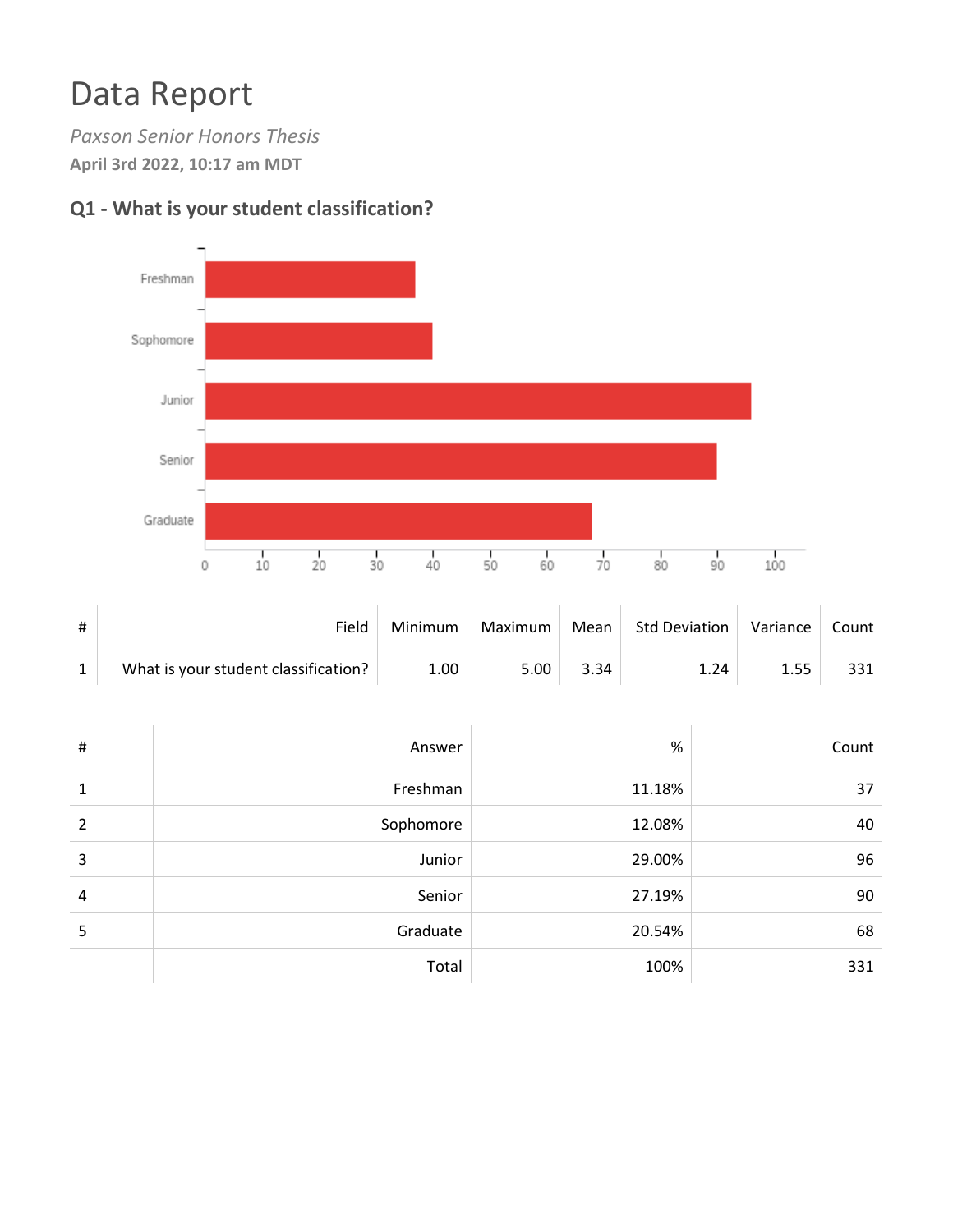

**Q2 - In the last 12 months, have you watched a movie at a brick-and-mortar cinema?**



| # | Field                                                                            | Minimum | Maximum | Mean | Std<br><b>Deviation</b> | Variance | Count |
|---|----------------------------------------------------------------------------------|---------|---------|------|-------------------------|----------|-------|
|   | In the last 12 months, have you watched a<br>movie at a brick-and-mortar cinema? | 1.00    | 2.00    |      | 0.41                    | 0.17     |       |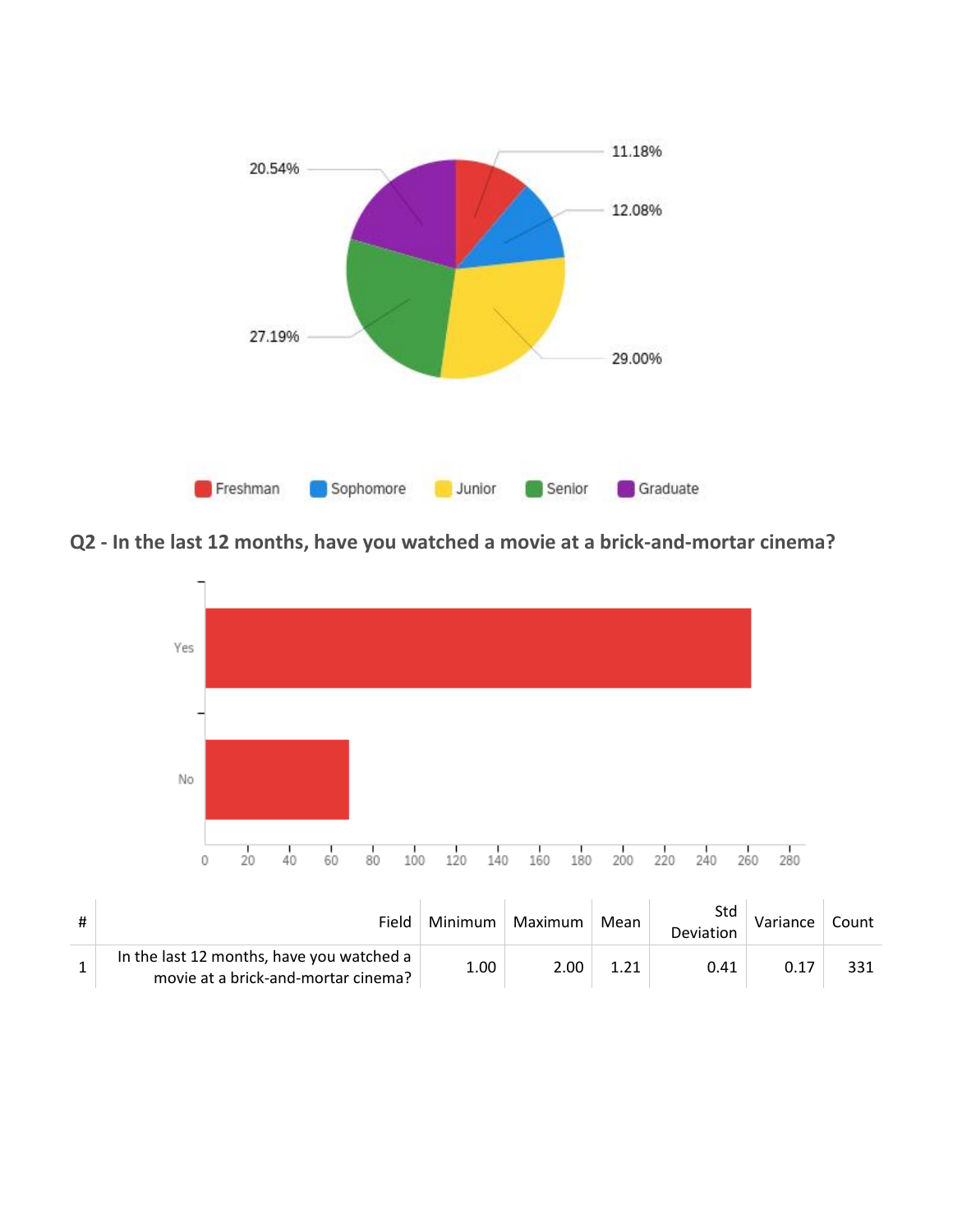| $\sharp$ | Answer | %      | Count |
|----------|--------|--------|-------|
|          | Yes    | 79.15% | 262   |
|          | No     | 20.85% | 69    |
|          | Total  | 100%   | 331   |

## **Q3 - If yes to the above, approximately how many?**



| # | Field                                           | Minimum | Maximum | Mean | Std<br>Deviation | Variance | Count |
|---|-------------------------------------------------|---------|---------|------|------------------|----------|-------|
|   | If yes to the above, approximately how<br>many? | 1.00    | 6.00    | 3.46 | 1.79             | 3.19     | 325   |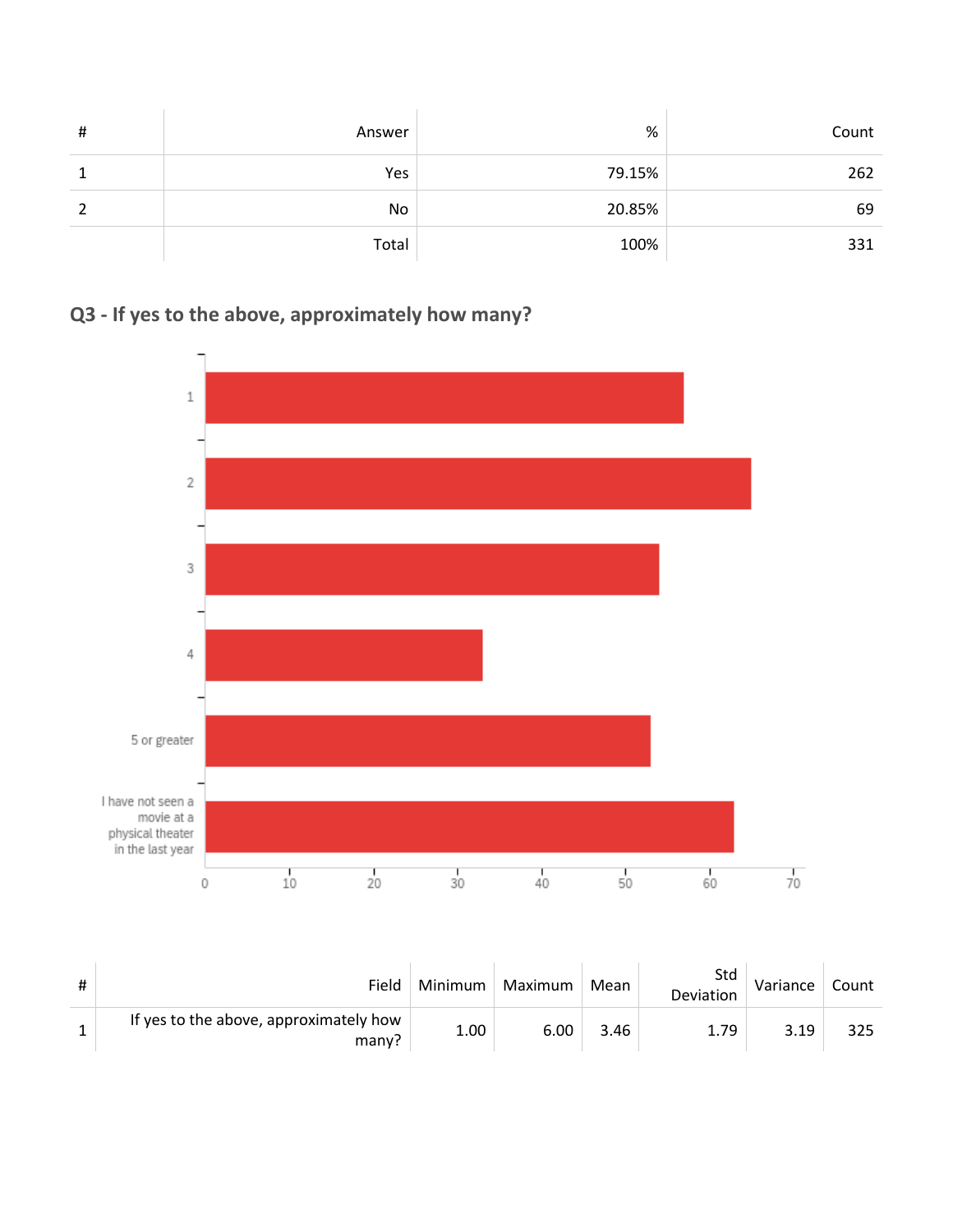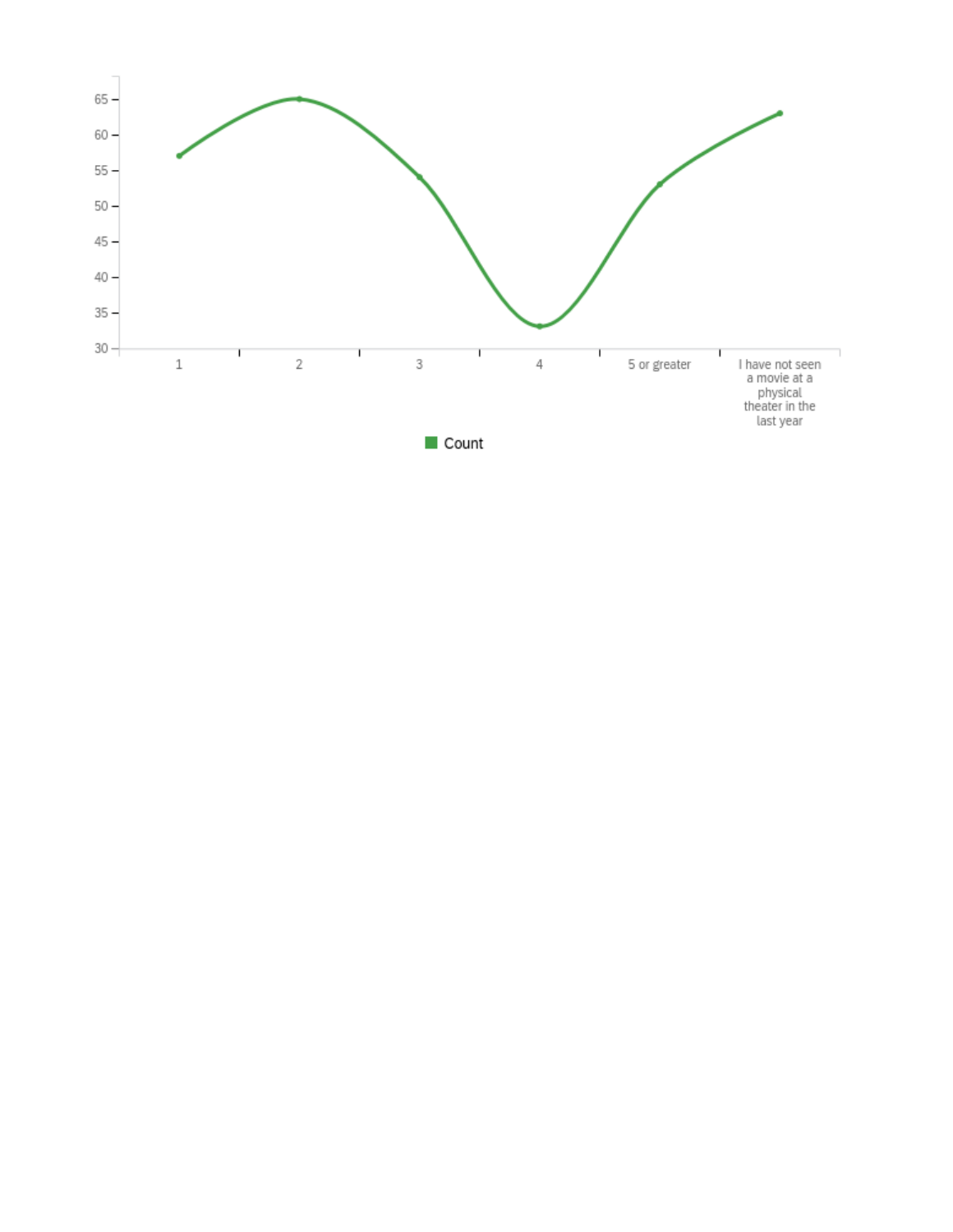**Q4 - Has the COVID-19 pandemic impacted your ability to see movies at physical theater locations?**



| Field                                                                                              | Minimum | Maximum | Mean | Std<br>Deviation | Variance | Count |
|----------------------------------------------------------------------------------------------------|---------|---------|------|------------------|----------|-------|
| Has the COVID-19 pandemic impacted your<br>ability to see movies at physical theater<br>locations? | 1.00    | 2.00    | 1.33 | 0.47             | 0.22     | 331   |

| $\sharp$ | Answer | %      | Count |
|----------|--------|--------|-------|
| 1        | Yes    | 67.07% | 222   |
|          | No     | 32.93% | 109   |
|          | Total  | 100%   | 331   |

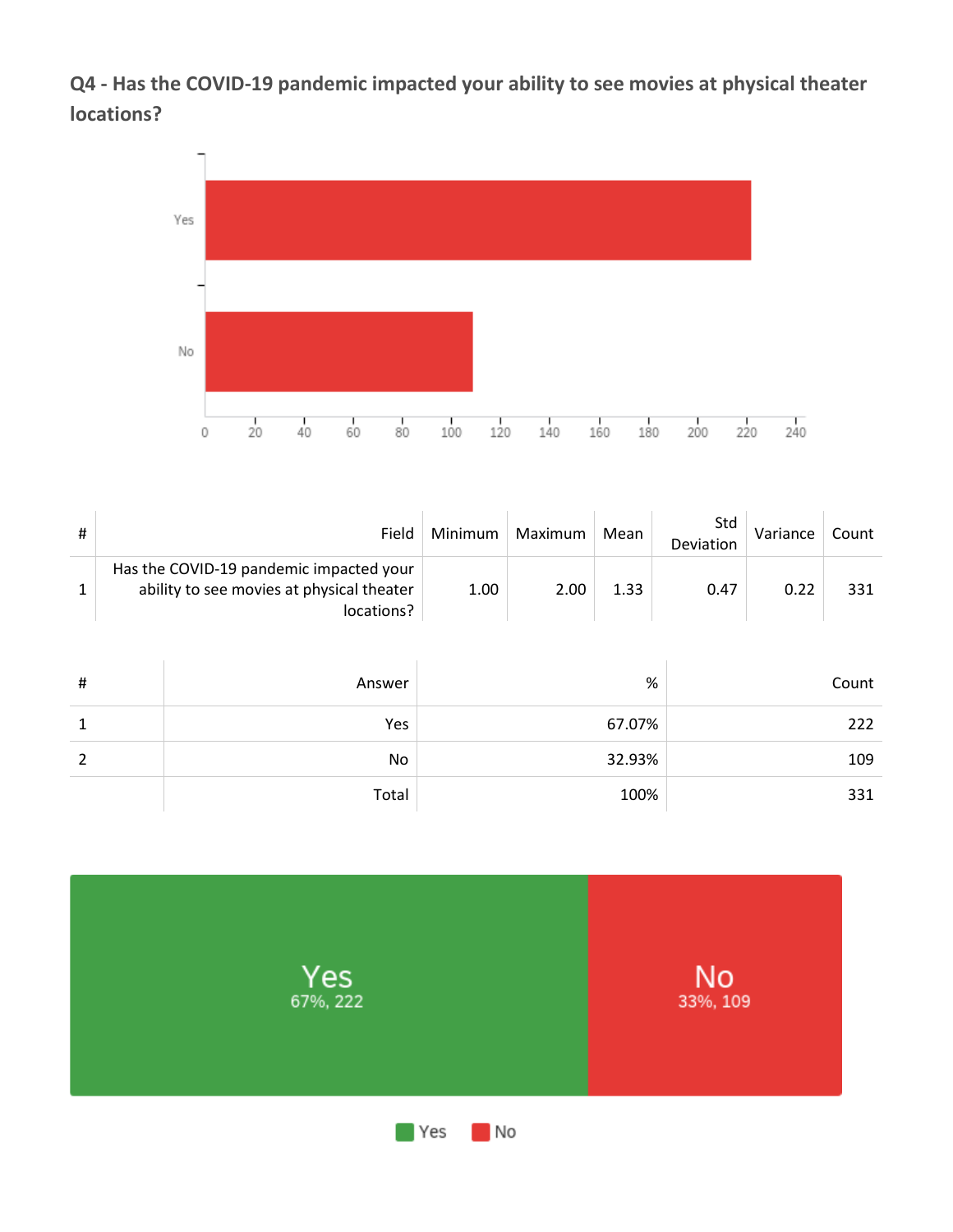## **Q5 - Do you own a subscription to a streaming service?**



| # | Field                                                | Minimum | Maximum | Mean | Std<br>Deviation | Variance | Count |
|---|------------------------------------------------------|---------|---------|------|------------------|----------|-------|
|   | Do you own a subscription to a streaming<br>service? | 1.00    | 2.00    | 1.03 | 0.17             | 0.03     | 330   |

| $\sharp$ | Answer | %      | Count |
|----------|--------|--------|-------|
|          | Yes    | 96.97% | 320   |
|          | No     | 3.03%  | 10    |
|          | Total  | 100%   | 330   |

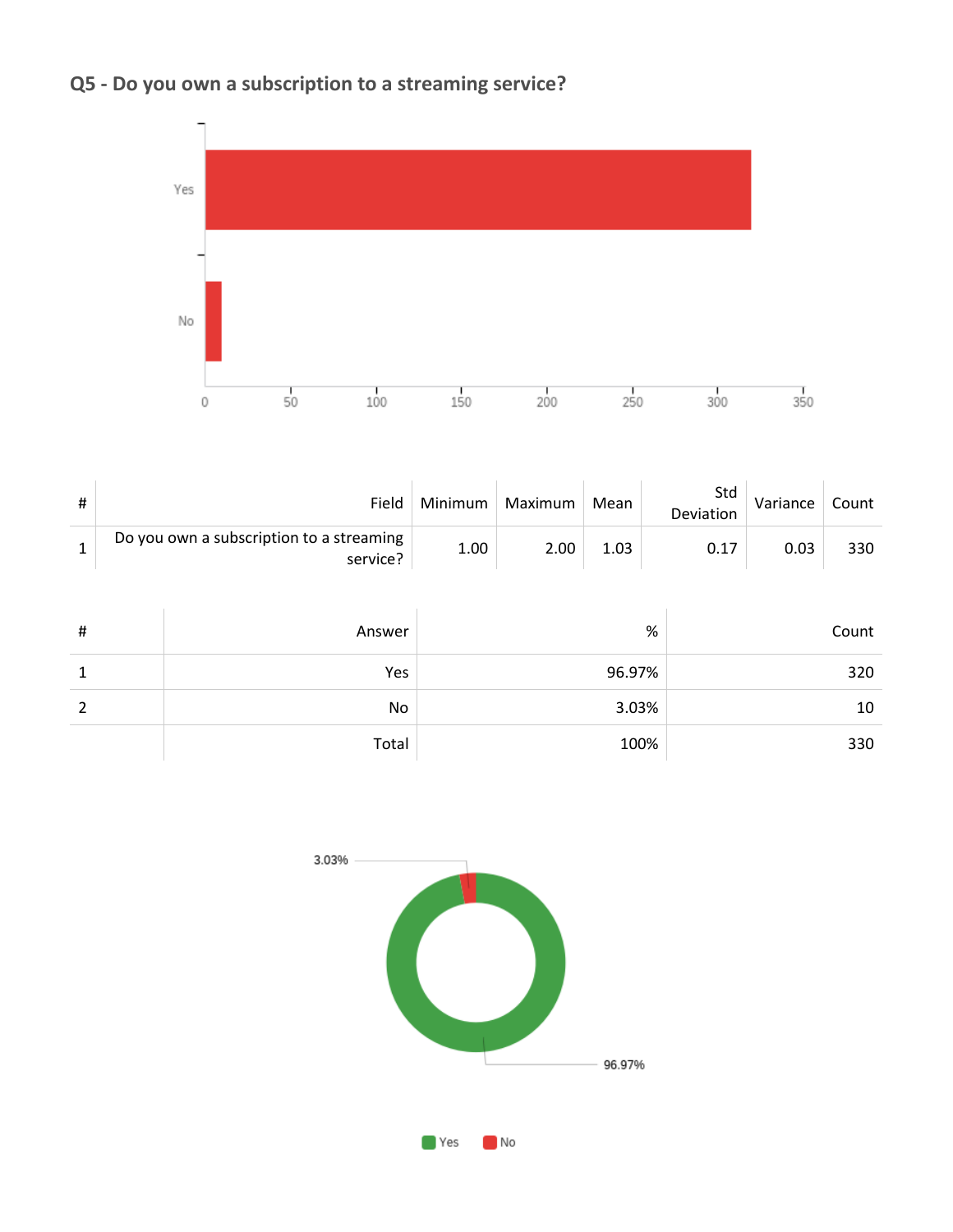

**Q6 - If yes to the above, which of the following do you own?(Please select all that apply.)**

| #              | Answer                                       | %      | Count |
|----------------|----------------------------------------------|--------|-------|
| $\mathbf{1}$   | <b>Netflix</b>                               | 23.16% | 306   |
| $\overline{2}$ | Disney +                                     | 16.96% | 224   |
| 3              | Hulu                                         | 19.38% | 256   |
| $\overline{4}$ | <b>HBO Max</b>                               | 15.37% | 203   |
| 5              | Amazon Prime Video                           | 18.62% | 246   |
| 6              | <b>Paramount Plus</b>                        | 5.75%  | 76    |
| $\overline{7}$ | I do not subscribe to any streaming services | 0.76%  | 10    |
|                | Total                                        | 100%   | 1321  |